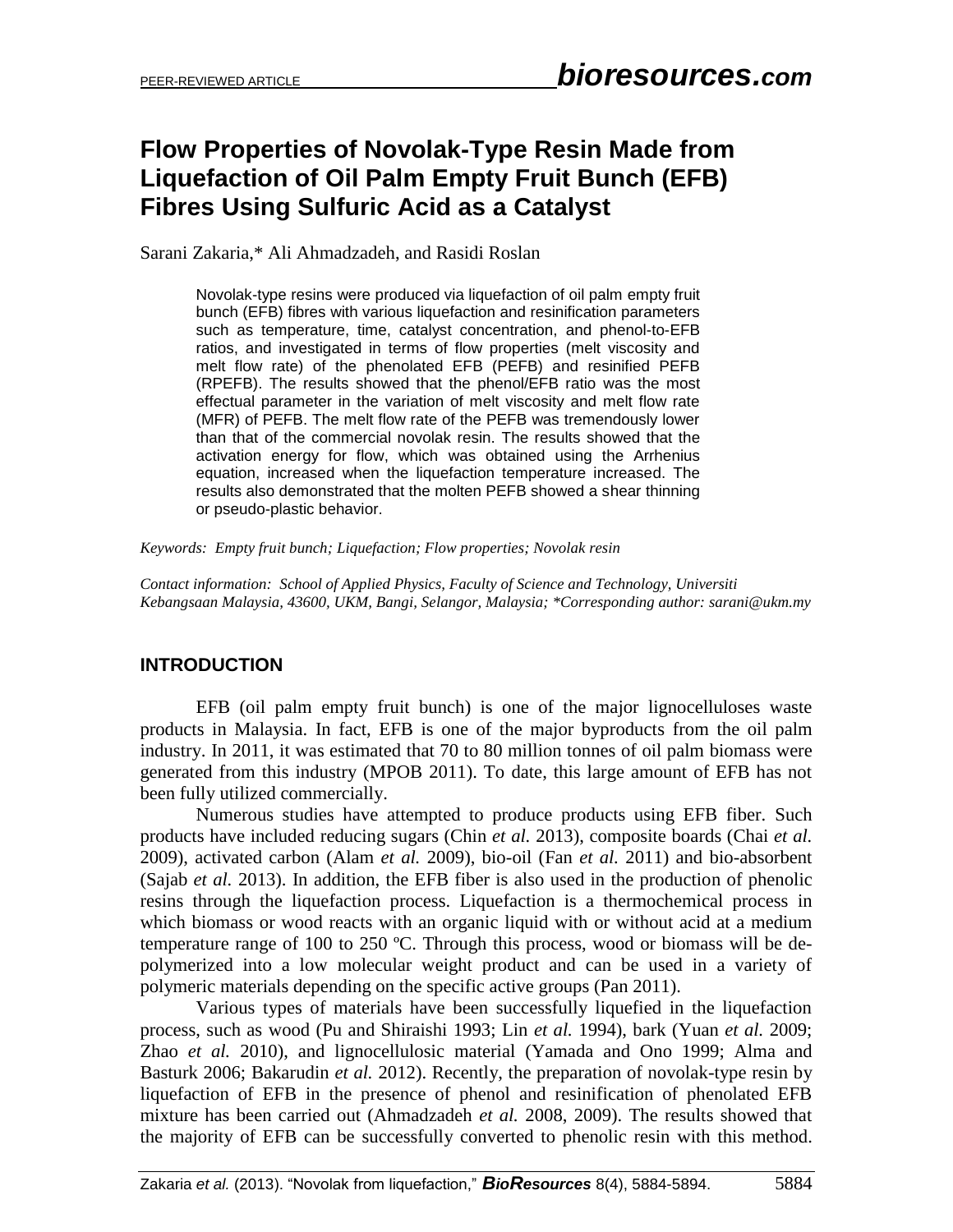However, assessment of the physical and mechanical properties of the phenolic resin produced via this method and comparison with commercial novolak resin is necessary.

Viscosity is perhaps the most important property of flowing fluids. The viscosity of a liquid is proportional to the resistance exhibited by its molecules to align with the flow and to deform under shear stress. Flow properties of plastics and resin are one of the most important properties for molding and its processes. However, no attempt has been made so far to investigate the effect of reaction parameters on the flow properties (melt viscosity and melt flow rate) of this type of phenolic resin. Therefore, this work aimed to study the effect of various reaction parameters on the flow properties of phenolated EFB (PEFB).

### **EXPERIMENTAL**

### **Materials**

EFB was used as a raw material and obtained from Szetech Engineering. The airdry EFB was ground to 60 to 70 wire mesh by using a ball mill. Then, it was dried at 105 °C for 8 h in an air-circulated oven. Phenol and sulfuric acid 97% were used as a liquefaction reagent and catalyst, respectively. Hexamethylenetetramine (HMTA) (curing agent), zinc stearate (lubricating agent and starter), and calcium hydroxide (accelerating agent) were used as molding components. All of the chemicals were extra pure grade and were used without further purification. Commercial novolak resin (Sumbi-PR-F-63) obtained from Indopherin Jaya (Indonesia) was used as a comparison to the lab novolak resin produced.

### **Liquefaction, Resinification, and Sample Preparation**

The liquefaction process was started by charging EFB, phenol (1: 3 ratio), and sulfuric acid as a catalyst (3%, 5%, and 8% base on the phenol) into a four-neck glass reaction flask (500 ml) equipped with a reflux condenser, thermometer, and an electrical stirrer. The liquefaction reaction was carried out in an electrical heating mantle at various temperatures of 110 °C, 130 °C, and 150 °C. The main product produced upon completion of this reaction was phenolated EFB (PEFB).

After the liquefaction process, the temperature of the phenolated mixture was allowed to decrease to 100 ºC. Then, 37% formaldehyde solution was reacted with the phenolated mixture at different weight ratios, which are 55%, 70%, and 85%. The resinification reaction was carried out for 80 min at 105 ºC with constant stirring. The product produced in this process was called resinified phenolated EFB (RPEFB).

After the completion of each phenolation or resinification process, the resulting mixture was diluted by the addition of methanol and then filtered with a glass-fiber filter to separate the liquefaction residue (methanol-insoluble part) from the methanol-soluble part. The sulfuric acid remaining in the methanol-soluble part was neutralized with magnesium oxide (MgO), and the filtration process was once again repeated on the neutralized solution in order to remove the salt produced from neutralization. Subsequently, the methanol was evaporated from the solution at 80 °C under vacuum, and the free phenol (unreacted phenol) was distilled under reduced pressure at 190 °C to get the condensed PEFB and RPEFB into a solid form. Then these solid products were ground in mortar for further analysis or application.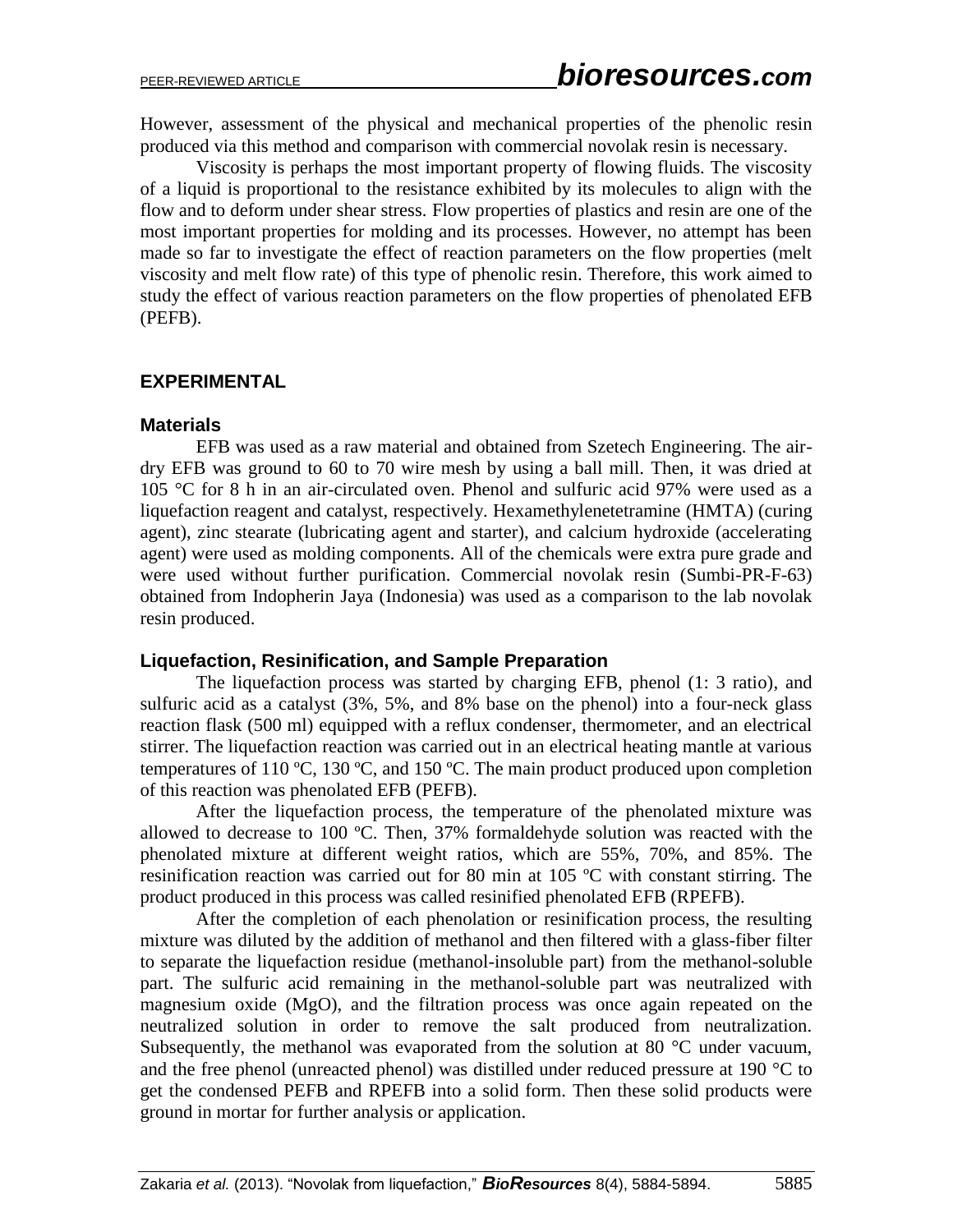### **Gel Permeation Chromatography (GPC)**

The PEFBs molecular weights and their distributions of were determined using a gel permeation chromatography (GPC) Tosoh. GPC.HLC-8020 device equipped with TSK – gel columns NO: GRC X LH, GMH X L and GMH X L. The column temperature was 35 °C and the oven temperature was 40 °C. Tetrahydrofuran (THF) was used as a mobile phase. The molecular weights of the samples were calibrated based on the monodisperse polystyrene standards. The sample dissolved in THF in a concentration of  $0.01(g/mL)$  were injected in the amount of 150  $\mu$ L and eluted at a flow rate of 1.0 mL/min.

### **High Performance Liquid Chromatography (HPLC)**

The amount of free phenol in soluble part was measured using high performance liquid chromatography (HPLC) (Walter 1515 isocratic HPLC pump) equipped with a Walter 2487 Dual  $\lambda$  Absorbance detector and Walter C<sub>18</sub> 5 um symmetry column (4.6) mm diameter x 150 mm length). The chromatographic zones were visualized under UV light (254 nm). Tests were performed at a flow rate of 1 mL/min using a methanol /water solution  $(1/2 \text{ v/v})$  as the mobile phase. In addition, the solution of pure phenol at different concentration at methanol was used as a standard solution for calibration. Phenolated EFB samples were dissolved in methanol at a suitable concentration and were injected into the HPLC apparatus in the amount of  $10 \mu L$ . Later, the amount of free phenol using of calibration curve was calculated.

### **Measurement of Flow Properties (Viscosity)**

The melt viscosity and rheological properties of phenolated EFB were measured by a capillary rheometer (Shimadzu model CFT-500D). The measured diameter and length of die used were 1 mm and 2 mm, respectively. The apparent melt viscosity and shear rate were measured at constant temperature (175 ºC) under shear stress ranging from 1.839  $\times$  10<sup>5</sup> to 7.355  $\times$  10<sup>5</sup> (Pa) after a preheating time of 10 s. The apparent meltviscosity of the sample was automatically calculated as a ratio of shear stress to shear rate. The melt flow rate also was automatically calculated by CFT.

### **RESULTS AND DISCUSSION**

#### **Effect of Reaction Temperature on the Average Molecular Weight**

Table 1 shows the average mass molecular weight  $(M_w)$  and the number average molecular weight  $(M<sub>n</sub>)$  of the phenolated EFB (PEFB) as well as their distribution or dispersity ( $M_{\rm w}$  /  $M_{\rm n}$ ). The  $M_{\rm w}$  /  $M_{\rm n}$  values obtained for the phenolated EFB are higher than  $M_{\rm w}$  /  $M_{\rm n}$  values of commercial novolak resin. A possible explanation for this might be that the EFB is composed of three different main components. Therefore, the dissolved products after liquefaction have rather broad molecular weight distribution in comparison with that of the commercial novolak resin. In addition, the  $M_{w}$  and  $M_{w}$  /  $\overline{M}$  n of phenolated EFB samples increased when the reaction temperature increased. The molecular weight of phenolated EFB increased rapidly as the reaction temperature increased up to 130 ºC. After that, the molecular weight slightly increased when the reaction temperature increased from 130  $^{\circ}$ C to 150  $^{\circ}$ C. A previous report shows that the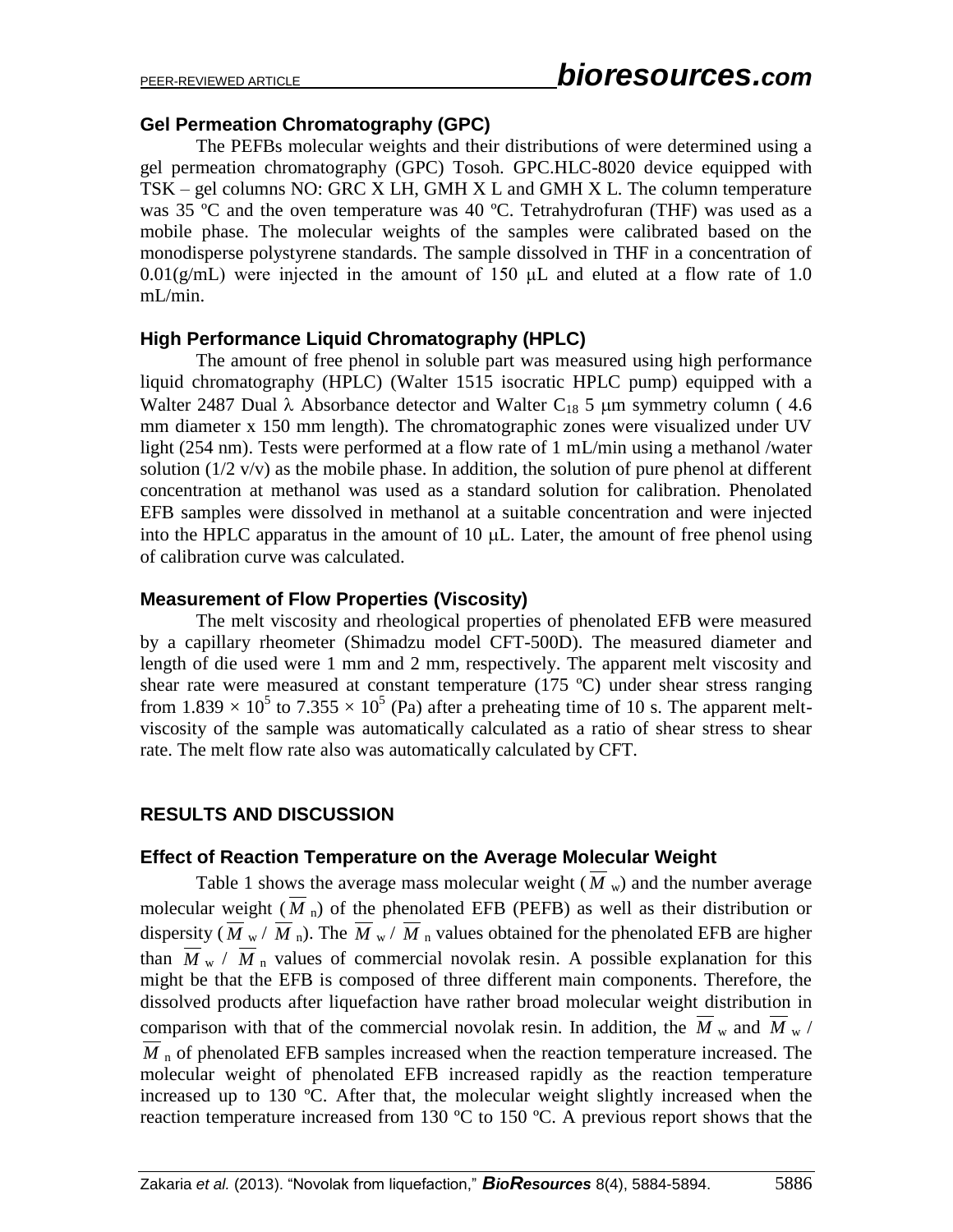reaction parameters such as phenol/wood ratio and catalyst concentration should be taken into account as the effective parameter on the molecular weight and its distribution. Moreover, the changes in the molecular weight depend upon the amounts of combined phenol which are not significant at the different phenol/wood ratio levels (Alma *et al.* 1995).

| Reaction<br>Temperature (°C) | Catalyst (%) | $\overline{M}_{\text{w}}$ × 10 <sup>-3</sup> | $\overline{M}$ <sub>n</sub> ×10 <sup>-2</sup> | $M_{\rm w}/M_{\rm n}$ |  |
|------------------------------|--------------|----------------------------------------------|-----------------------------------------------|-----------------------|--|
| <b>Novolak</b>               | -            | 1.850                                        | 9.120                                         | 2.03                  |  |
| 110                          |              | 1.594                                        | 3.629                                         | 4.38                  |  |
| 130                          |              | 2.111                                        | 3.904                                         | 5.41                  |  |
| 150                          |              | 2.204                                        | 3.746                                         | 5.88                  |  |
|                              |              |                                              |                                               |                       |  |

| Table 1. Effect of Reaction Temperature on the Average Molecular Weight |
|-------------------------------------------------------------------------|
|-------------------------------------------------------------------------|

Other liquefaction conditions: time: 60 min, EFB/phenol ratio: 1/3

#### **Effect of Phenol/EFB (P/E) Ratio on the Liquefaction Process**

Table 2 shows the effect of an initial input of phenol/EFB (P/E) ratio in the liquefaction reaction on the melt viscosity (η) and melt flow rate (MFR) of phenolated EFB (PEFB). These results explicitly show that the melt viscosity of PEFB increased when the ratio of phenol to EFB decreased. The fluidity of the PEFB becomes difficult as the viscosity increases, and the MFR value also decreases by increasing the melt viscosity, which is shown in Table 1. The MFR value decreased when the melt viscosity increased; this was due to the increase of the P/E ratio and resulted in a decrease in the average molecular weight  $(M_w)$  of the PEFB. A possible explanation for this might be that the effect of the P/E ratio on the liquefaction of EFB was similar to the effect of the phenol/formaldehyde (P/F) ratio in the production of the novolak resin. In the production of the novolak resin, as the ratio  $P/F$  increased, the average molecular weight ( $M<sub>w</sub>$ ) of the resin decreased. This was due to the reduction of active  $CH<sub>2</sub>$  groups from formaldehyde. Meanwhile, in the liquefaction of EFB, the role of liquefied EFB is similar to the role of active  $CH<sub>2</sub>$  groups in the production of novolak resin. This explanation was also confirmed when the liquefaction of cellulose or other biomass was carried out, where the increase of the phenol/biomass ratio can significantly restrain the re-condensation reaction by blocking the reactive sites on the liquefied component, consequently preventing a further increase in molecular weight [\(Lin 1996;](#page-9-0) Lin *et al.* [1997;](#page-9-1) [Zhang](#page-10-0) *et al.* [2005\)](#page-10-0). Furthermore, when the P/E ratio increased to 4, the melt viscosity value of the PEFB was almost the same as the melt viscosity of the commercial novolak resin.

| OIFLI D                                                                                                   |     |             |          |              |               |               |  |
|-----------------------------------------------------------------------------------------------------------|-----|-------------|----------|--------------|---------------|---------------|--|
| Sample                                                                                                    | P/E | $R.t$ (min) | R.T (°C) | Catalyst (%) | $\eta$ (Pa.S) | MFR(g/10 min) |  |
| Novolak                                                                                                   |     |             |          |              | 41            | 344           |  |
|                                                                                                           | 4   | 30          | 130      | 5            | 53            | 205           |  |
| 2                                                                                                         | 4   | 90          | 130      | 5            | 62            | 194           |  |
| 3                                                                                                         | 3   | 90          | 130      | 5            | 465           | 34            |  |
| 4                                                                                                         |     | 90          | 130      | 5            | 9300          | 1.16          |  |
| P/E: phenol/ EFB; R. t: reaction time; R.T: reaction temperature; $\eta$ : viscosity; MFR: melt flow rate |     |             |          |              |               |               |  |

**Table 2.** Effect of Initial Input P/E ratio on the Melt Viscosity and Melt Flow Rate  $of$  DEED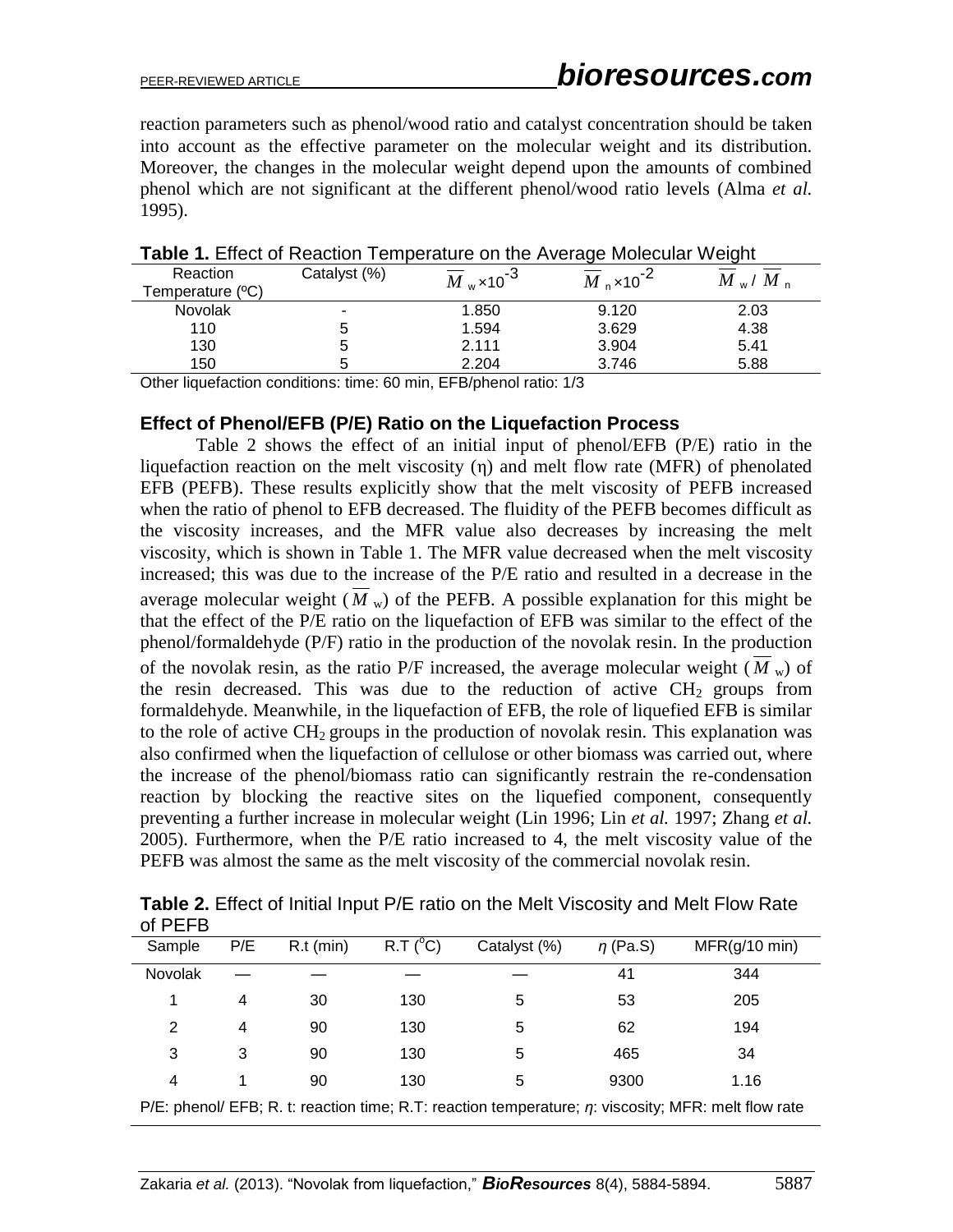### **Effect of Liquefaction Reaction Parameters**

Table 3 shows the effect of liquefaction reaction parameters (such as temperature, time, and catalyst concentration) on the melt viscosity and melt flow rate of PEFB. These results indicated that the melt viscosity and melt flow rate were changed by varying the reaction parameters. It must be noted that the differences were not significant. Many parameters such as molecular weight, molecular weight distribution and polymer structure, the amount of free phenol, and moisture content [\(Alma 1996;](#page-9-2) [Masica 1982\)](#page-9-3) affect the melt viscosity of the phenolic resin. Therefore, it is difficult to explain the reason for this variation at this stage without having sufficient information about the structure of the phenolated EFB. However, the results indicated that the viscosity of the PEFB was higher than for the commercial novolak. Comparison of the data in Table 3 with the data in Table 2 shows that the initial input of the phenol/EFB ratio in the liquefaction reaction will affect the melt viscosity (*η*) and MFR. This comparison clearly indicates that the phenol/ EFB ratio has a great effect on the melt viscosity of PEFB.

**Table 3.** Effect of the Liquefaction Reaction Parameter on the Melt Viscosity and Melt Flow Rate of PEFB

| Sample         | P/E | $R.t$ (min) | R.T (°C) | Catalyst (%) | $\eta$ (Pa.S) | $MFR(g/10 \text{ min})$ | F.P (%) |
|----------------|-----|-------------|----------|--------------|---------------|-------------------------|---------|
|                | 3   | 60          | 110      | 5            | 440           | 25                      | 5.5     |
| 2              | 3   | 60          | 150      | 5            | 420           | 26                      | 5.2     |
| 3              | 3   | 90          | 150      | 5            | 287           | 38                      | 5.8     |
| 4              | 3   | 90          | 150      | 8            | 240           | 45                      | 4.5     |
| 5              | 3   | 90          | 130      | 8            | 520           | 21                      | 5.3     |
| 6              | 3   | 90          | 130      | 5            | 465           | 34                      | 6.5     |
| $\overline{7}$ | 3   | 30          | 130      | 5            | 431           | 25                      | 5.8     |
| 8              | 3   | 120         | 130      | 5            | 602           | 18                      | 5.6     |
| Novolak        |     |             |          |              | 41            | 344                     | 1.4     |

P/E: phenol/EFB; R.t: reaction time; R.T: reaction temperature; *η*: viscosity; MFR: melt flow rate; F.P: free phenol

#### **Effect of the Formaldehyde/PEFB (F.P) Ratio on the Resinification Process**

Table 4 shows the effect of resinification (reaction between formaldehyde, phenol, and polyphenol after liquefaction) on the melt viscosity and melt flow rate of PEFB. The results showed that when the amount of formaldehyde added to the free phenol (F/P) was 55% and 70%, the viscosity of resinified PEFB (RPEFB) was lower than the viscosity of the PEFB. However, the viscosity of RPEFB was higher than the viscosity of PEFB when the ratio F/P was 85%. A possible explanation is that the decreased in the PEFB viscosity might be due to the fact that 63% of the aqueous formaldehyde is made up of water. Water from aqueous formaldehyde act as a solvent to the PEFB, hence decreasing the viscosity of the PEFB in the early stage of reaction. During the polymerization process between PEFB and formaldehyde, it is expected that only a small amount of phenols or polyphenols react with formaldehyde due to insufficient amount of formaldehyde in the reaction mixture. This can be seen in Table 3, when the amount increased as the viscosity of RPEFB increased. This could be due to the liquefied component from the EFB fibres and also the changes in the degree of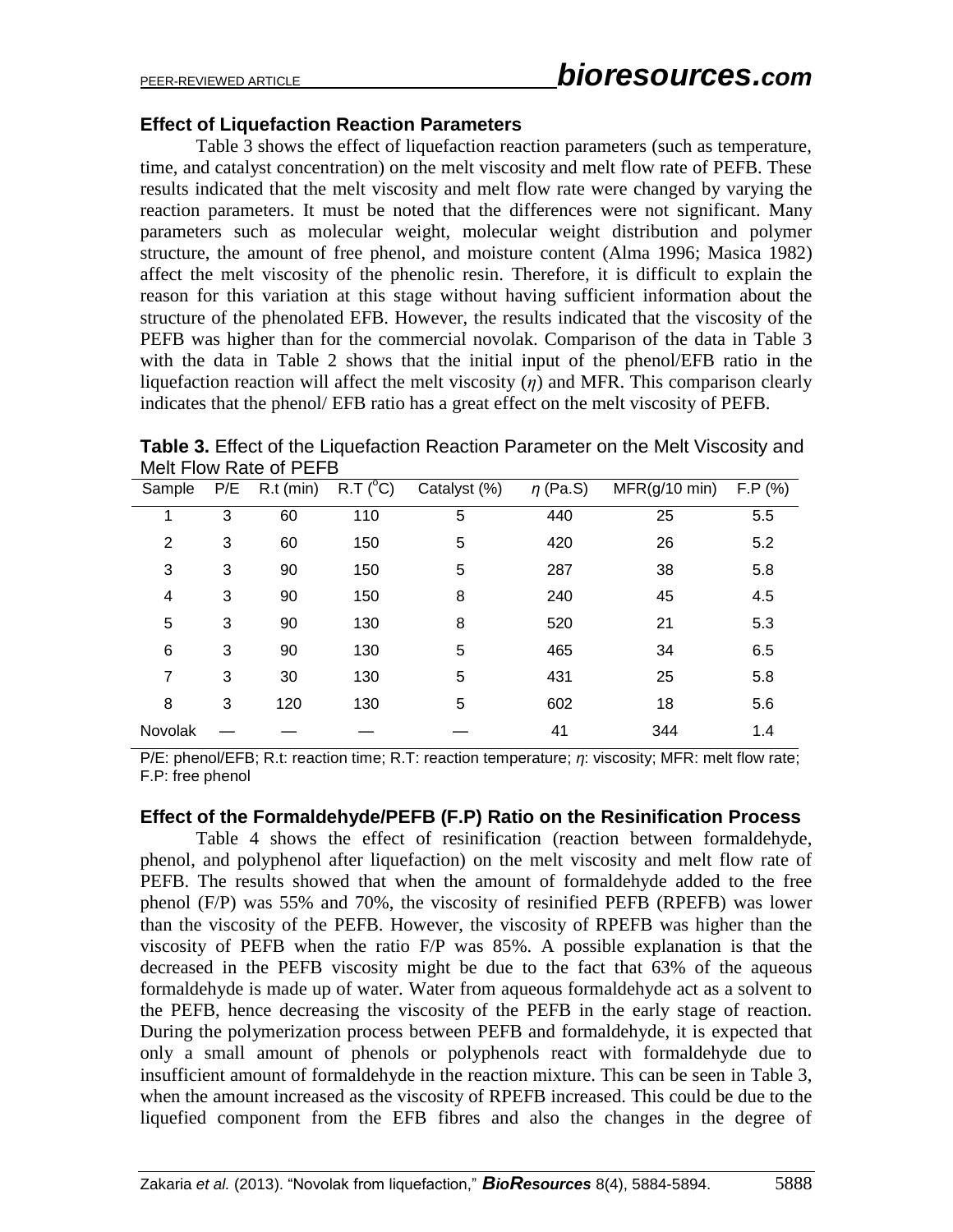polymerization. It is known that in the production of novolak resin, the molecular weight and viscosity of resin are increased by increasing the F/P ratio [\(Brydson 1975\)](#page-9-4). Increasing the F/P ratio resulted in the increase of the viscosity for each resin produced because the extra amount of formaldehyde tended to speed up the degree of polymerization or the curing rate. In addition, increasing the F/P ratio to more than 70% resulted in a high molecular weight resin being produced, or in other words one with a high melt viscosity. This can also be seen when the viscosity of RPEFB 3 was higher than the viscosity of PEFB.

| .                                                                 |     |               |                         |  |  |  |
|-------------------------------------------------------------------|-----|---------------|-------------------------|--|--|--|
| Sample                                                            | F/P | $\eta$ (Pa.S) | $MFR(g/10 \text{ min})$ |  |  |  |
| <b>PEFB</b>                                                       | 0   | 465           | 34.00                   |  |  |  |
| RPEFB1                                                            | 55  | 123           | 87.80                   |  |  |  |
| RPEFB <sub>2</sub>                                                | 70  | 250           | 43.18                   |  |  |  |
| RPEFB <sub>3</sub>                                                | 85  | 876           | 12.35                   |  |  |  |
| F/P: formaldehyde/phenol; $\eta$ : viscosity; MFR: melt flow rate |     |               |                         |  |  |  |

**Table 4.** Effect of Resinification on the Melt Viscosity and Melt Flow Rate of PEFB

# **Plots of ln** *η vs.* **T −1 for Phenolated EFB Samples**

Figure 1 shows the plots of ln  $\eta$  *vs.* T<sup>-1</sup> obtained under a constant shear stress  $(1.839 \times 10^5)$  Pa). Under the given shear stress, the apparent viscosities of the molten phenolated EFB decreased by increasing the temperature. The relationship between ln *η* and 1/*T* is linear, though the data is somewhat scattered. It means that the dependence of *η* on temperature roughly obeys the Arrhenius equation,

$$
\eta = A \exp\left(-E_a / RT\right) \tag{1}
$$

where  $A$  is a constant which is related to material properties,  $E_a$  is the activation energy for thermal flow (kJ/mol), *R* is the universal gas constant (8.314 kJ/mol K), and *T* is the absolute temperature (K).

The relationship between the values of the activation energy of the phenolated EFB (calculated based on Fig. 1 and Eq. 1) and the reaction yield and liquefaction temperature can be observed in Table 5. It is evident that the activation energy to flow the phenolated EFB increased as the reaction temperature increased. This seems to be in agreement with other researchers who found that the activation energy for flow increases when the combined phenol increases (Alma 1996; Lin *et al.* 1994). This result may be explained by the fact that increasing the reaction time or temperature leads not only to the increase in the reaction yield but also changes in the structures of the liquefied material (Lin *et al.* 2004; Zhang *et al.* 2005). The ortho-substitution phenol band in the liquefied product increases with increasing liquefaction temperature which leads to a high sterical advantage (Zhang *et al.* 2005). Furthermore, it can be suggested that an increase in liquefaction temperature leads to a pronounced increase in steric hindrance of molecular motions. Alma (1996) and Lin *et al.* (1994) reported that the above phenomena can be explained by the increase of combined phenol of phenolated wood due to the increase in liquefaction temperature. The increase of the combined phenol will increase the steric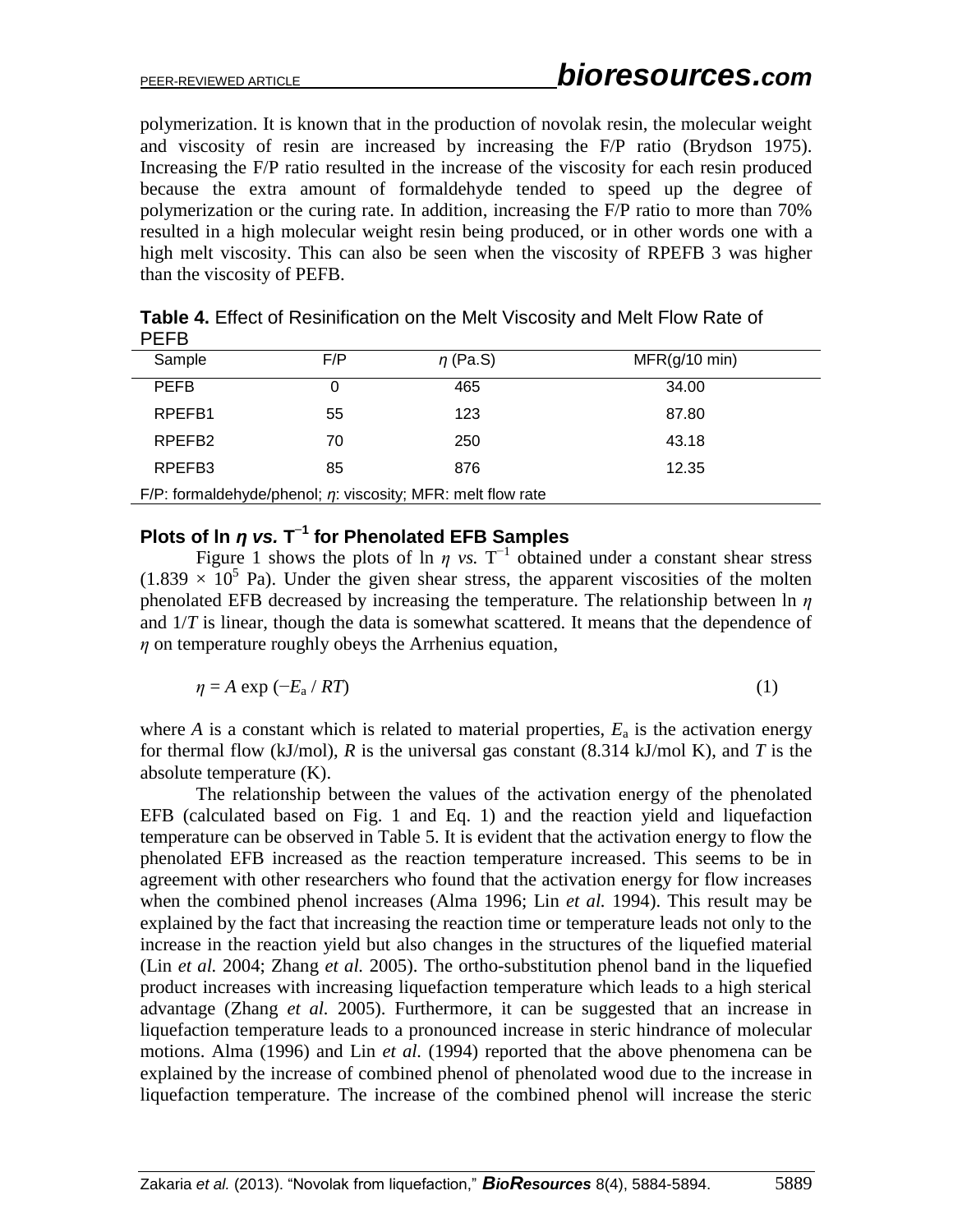hindrance which creates difficulties for molecular motion. Difficulties in the molecular motion resulted in the increase of activation energy for flow.

**Table 5.** Relationship of the Activation Energy of the PEFB to the Reaction Yield and Liquefaction Temperature

| $R.T$ ( $^{\circ}$ C) | Equation                           | $R^2$  | $E_a(kJ)$ | Reaction Yield (%) |
|-----------------------|------------------------------------|--------|-----------|--------------------|
| 110                   | $\ln(\eta) = 45762T^{-1} - 112.47$ | 0.9883 | 380.465   | 31.5               |
| 130                   | $\ln(n) = 56891T^{-1}$ 138.10      | 0.9774 | 472.992   | 42.5               |
| 150                   | $\ln(n) = 106369T^{-1}$ - 266.70   | 0.9735 | 884.342   | 47.1               |



Fig. 1. Plots of ln  $\eta$  *vs.* T<sup>-1</sup> for phenolated EFB samples obtained at various liquefaction temperatures under a shear stress of 1.839  $\times$  10<sup>5</sup> Pa

### **Plots of ln** *η* **for the Molten PEFB as a Function of Shear Rate (***γ***)**

The viscosity (*η*) of the molten phenolated EFB as a function of shear rate (*γ*) at a constant temperature (110 °C) and shear stress ( $\tau$  =1.839  $\times$  10<sup>5</sup> Pa) for various liquefaction conditions are shown in Fig. 2 (liquefaction condition, considering the sample number, reported in Table 1 and Table 2).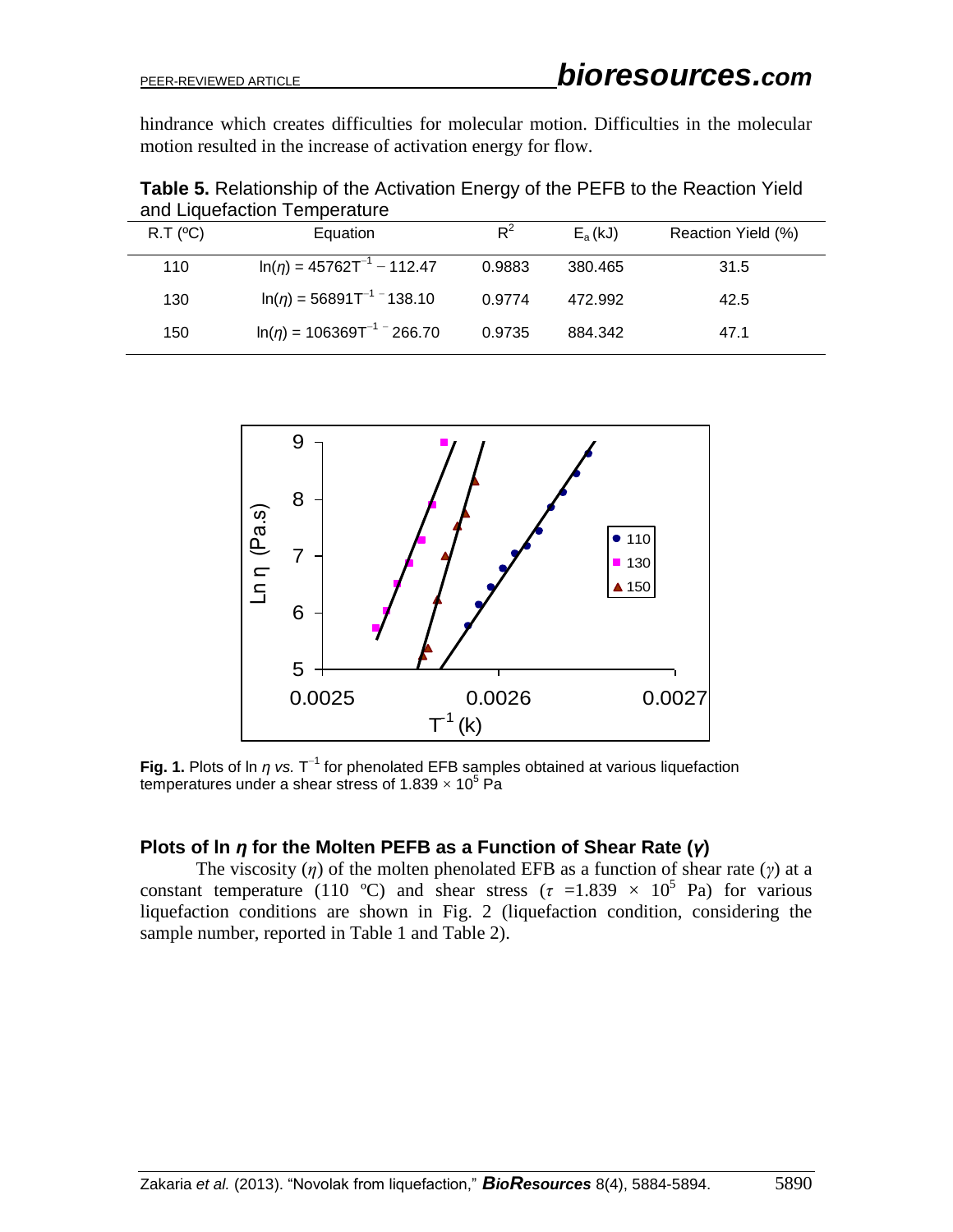

**Fig. 2.** Plots of ln *η* for the molten PEFB as a function of shear rate (γ) at 110 °C and shear stress of 1.839  $\times$  10<sup>5</sup> Pa

It can be seen from Fig. 2 that ln *η* decreased linearly along with increasing ln *γ*. This indicates that the dependence of *η* on *γ* obeyed the power law equation. These results also demonstrate that the molten phenolated EFB showed a shear thinning or pseudoplastic behavior.

### **The Apparent Flow Curves, Shear Stress (***τ***)** *vs***. Shear Rate (***γ***), and Viscosity (***η***)** *vs***. Shear Rate (***γ***)**

The apparent flow curves, shear stress  $(τ)$  *vs*. shear rate  $(γ)$ , and viscosity  $(η)$  *vs*. shear rate ( $\gamma$ ) for neat phenolated EFB at constant temperature (110 °C) are shown in Fig. 3. The curves show that the flow of molten phenolated EFB is shear thinning and obeys the Ostwald de Waele power law:

$$
\tau = k \, \gamma^{\mathfrak{n}} \tag{2}
$$

$$
\eta = k\gamma^{n-1} \tag{3}
$$

In this law,  $\eta$  is the apparent viscosity,  $\gamma$  is the shear rate,  $\tau$  is the shear stress,  $k$  is the viscosity coefficient, and  $n$  is the power law exponent. The value of the power law exponent (*n*) is evaluated by regression analyses of the data. The obtained equations from the plot in Fig. 3 are:

$$
\tau = 14351 \, \gamma^{0.561} \tag{4}
$$

$$
\eta = 13109\gamma^{-0.4253} \tag{5}
$$

These equations indicate that the amount of *n* for the sample is less than 1, which reveals that the phenolated EFB melts have a pseudoplastic nature.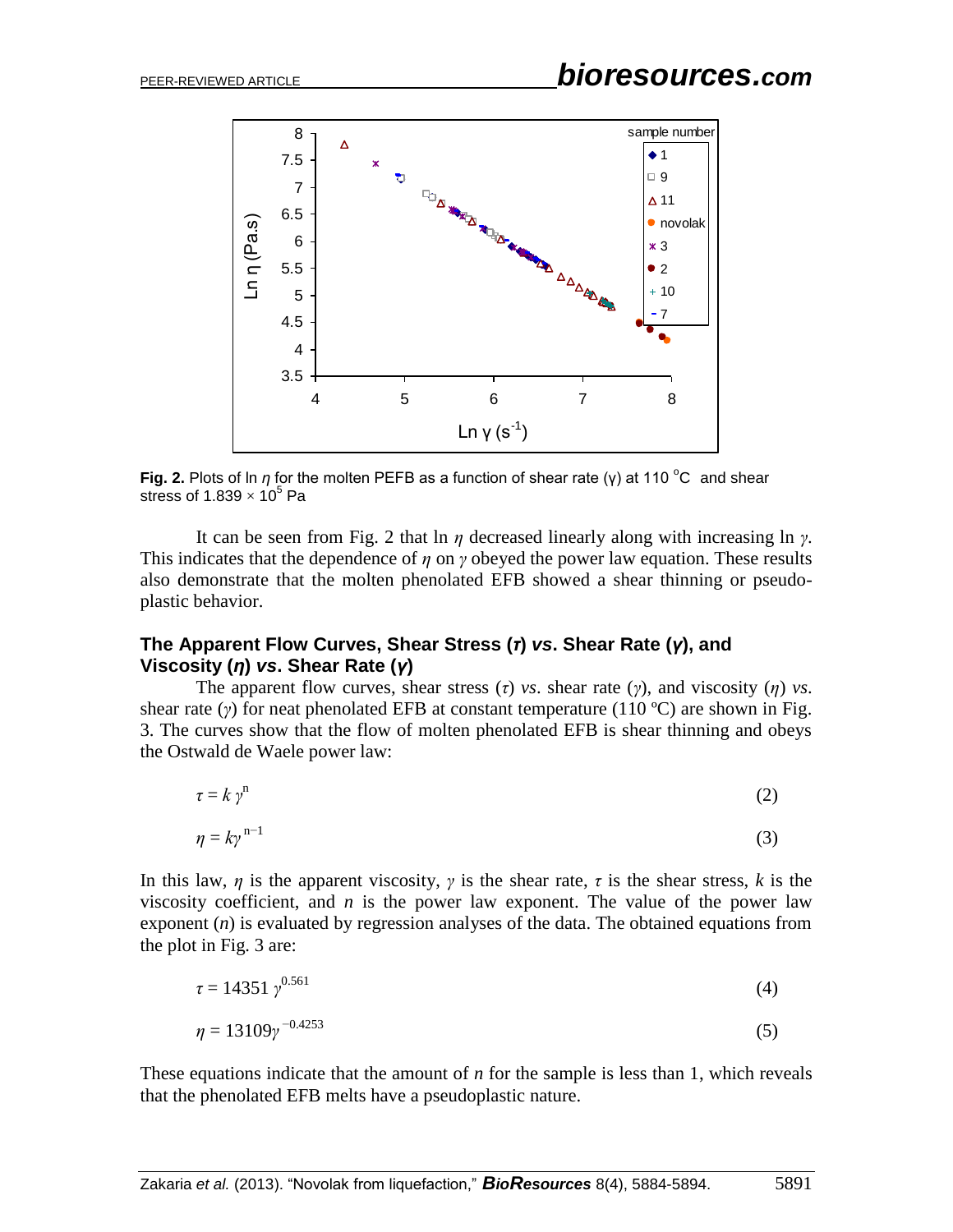

**Fig. 3.** The apparent flow curves, shear stress (*τ*) *vs*. shear rate (*γ*), and viscosity (*η*) *vs*. shear rate ( $\gamma$ ) for PEFB at constant temperature (110 °C)

# **CONCLUSIONS**

- 1. The results showed that the phenol/EFB ratio is the most effectual parameter on the variations of melt viscosity and melt flow rate (MFR) of PEFB.
- 2. Viscosity of PEFB decreases as formaldehyde is introduced in the resinification, which may be due to the presence of large amounts of water from formaldehyde, but when formaldehyde ratio increases, viscosity of the RPEFB also increases due to the change in the degree of polymerization.
- 3. The appearance melt viscosity of PEFB was higher than for the commercial novolak resin, but the appearance melt viscosity  $(\eta)$  of PEFB was close to the appearance melt viscosity  $(\eta)$  of commercial novolak resin when the phenol/ EFB ratio was 4.
- 4. The rheological study showed that molten PEFB has a pseudoplastic nature and obeys the power law equation. It was also found that the dependence of  $\eta$  on temperature roughly obeys the Arrhenius equation.

# **ACKNOWLEDGMENTS**

The authors gratefully acknowledge Universiti Kebangsaan Malaysia for financial support via the research projects UKM-ST-07-FRGS0232-2012, UKM-DLP-2011-036, and UKM-GUP-2011-227. The authors also acknowledge support from the Malaysia Institute of Nuclear Technology (MINT) and the Centre for Research and Instrumentation (CRIM) for providing the instrument for analysis purposes.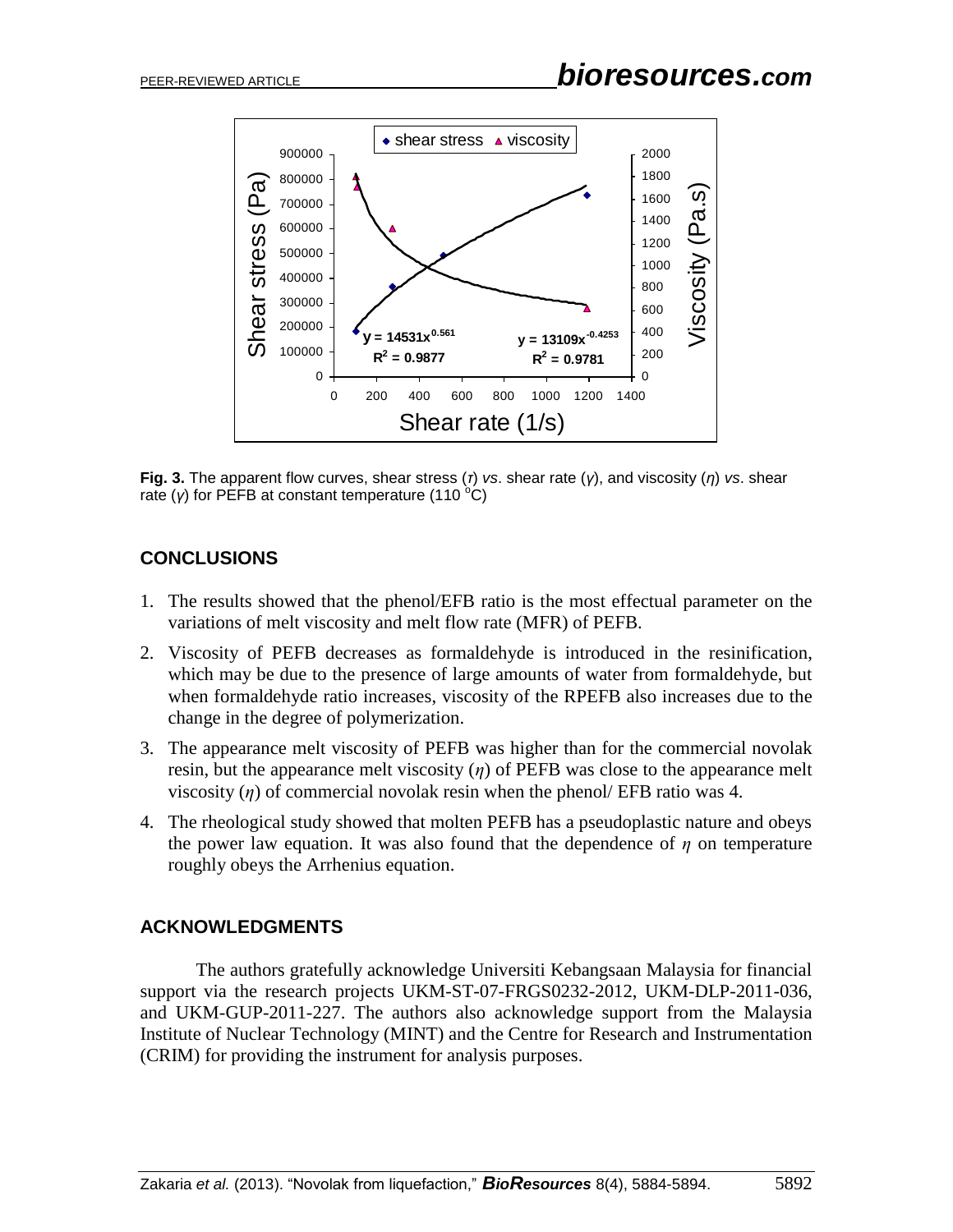## **REFERENCES CITED**

- Ahmadzadeh, A., Sarani, Z., and Mohammad, D. (2008). "Preparation of Novolak type resin by liquefaction of palm oil empty fruit bunch (EFB) using sulphuric acid as a catalyst," *Iranian Polymer Journal* 17(6), 441-449.
- Ahmadzadeh, A., Zakaria, S., and Rashid, R. (2009). "Liquefaction of oil palm empty fruit bunch (EFB) into phenol and characterization of phenolated EFB resin," *Industrial Crops and Products* 30(1), 54-58.
- Alam, M. Z., Ameem, E. S., Muyibi, S. A., and Kabbashi, N. A. (2009). "The factors affecting the performance of activated carbon prepared from oil palm empty fruit bunches for adsorption of phenol," *Chemical Engineering Journal* 155(1-2), 191-198.
- <span id="page-9-2"></span>Alma, M. H. (1996). "Several acid-catalyzed phenolated of wood and its application to molding material," *Ph.D. Thesis. Kyoto University, Kyoto, Japan*.
- Alma, M. H., and Basturk, M. A. (2006). "Liquefaction of grapevine cane (*Vitis vinisera* L.) waste and its application to phenol–formaldehyde type adhesive," *Industrial Crops and Products* 24(2), 171-176.
- Alma, M., Yoshioka, M., Yao, Y., and Shiraishi, N. (1995). "Preparation and characterization of the phenolated wood using hydrochloric acid (HCl) as a catalyst," *Wood Science and Technology* 30(1), 39-47.
- Bakarudin, S. B., Zakaria, S., Chia, C. H., and Jani, S. M. (2012). "Liquefied residue of kenaf core wood produced at different phenol-kenaf ratio," *Sains Malaysiana* 41(2), 225-231.
- <span id="page-9-4"></span>Brydson, J. A. (1975). *Plastics Materials*, 6<sup>th</sup> Ed. Oxford: Butterworth-Heinmann Ltd., 172.
- Chai, L.-L., Zakaria, S., Chia, C. H., Nabihah, S., and Rashid, R. (2009). "Physicomechanical properties of PF composite board from EFB fibres using liquefaction technique," *Iranian Polymer Journal* 18(11), 917-923.
- Chin, S. X., Chia, C. H., and Zakaria, S. (2013). "Production of reducing sugar from oil palm empty fruit bunch (EFB) cellulose fibres via acid hydrolysis," *BioResources* 8(1), 447-460.
- Fan, S.-P., Zakaria, S., Chia, C.-H., Jamaluddin, F., Nabihah, S., Liew, T.-K., and Pua, F.-L. (2011). "Comparative studies of products obtained from solvolysis liquefaction of oil palm empty fruit bunch fibres using different solvents," *Bioresource Technology* 102(3), 3521-3526.
- <span id="page-9-0"></span>Lin, L. (1996). "Characterization of phenolated wood and study on the liquefaction mechanism of lignin," Ph.D. Thesis. Kyoto University, Kyoto, Japan.
- Lin, L., Yao, Y., Yoshioka, M., and Shiraishi, N. (2004). "Liquefaction mechanism of cellulose in the presence of phenol under acid catalysis," *Carbohydrate Polymers* 57(2), 123-129.
- <span id="page-9-1"></span>Lin, L., Yoshika, M., Yao, Y., and Shiraishi, N. (1997). "Molecular weight and molecular weight distribution of liquefied wood obtained by acid- catalyzed phenolysis," *Journal of Applied Polymer Science* 64, 351-360.
- Lin, L., Yoshioka, M., Yao, Y., and Shiraishi, N. (1994). "Liquefaction of wood in the presence of phenol using phosphoric acid as a catalyst and the flow properties of the liquefied wood," *Journal of Applied Polymer Science* 52(11), 1629-1636.
- <span id="page-9-3"></span>Masica, L. (1982). *Thermoplastics Materials Engineering*, London and New York: Applied Science Publishers Ltd., 318-327.